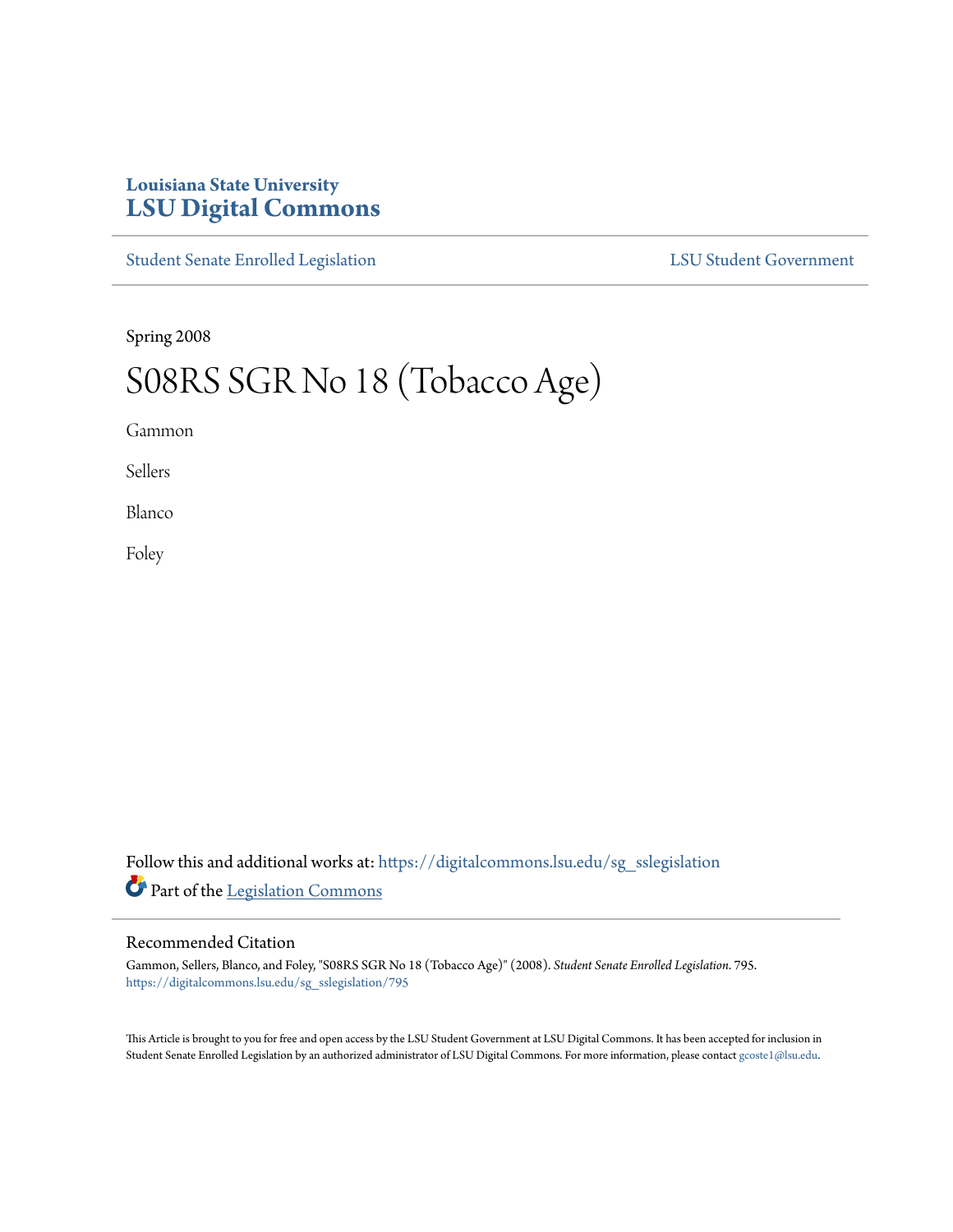| STUDENT GOVERNMENT         | <b>FINAL</b>                                                                               |
|----------------------------|--------------------------------------------------------------------------------------------|
| LOUISIANA STATE UNIVERSITY |                                                                                            |
| <b>STUDENT SENATE</b>      |                                                                                            |
| <b>SosRS</b>               |                                                                                            |
| <b>SGR No. 18</b>          |                                                                                            |
| $\mathbf{B} \mathbf{Y}$ :  | SENATORS GAMMON, SELLERS, BLANCO AND FOLEY                                                 |
|                            | <b>A RESOLUTION</b>                                                                        |
|                            | IN OPPOSITION OF LOUISIANA STATE HOUSE OF REPRESENTATIVE BILL NO. 240,                     |
|                            | WHICH WOULD RAISE THE MINIMUM AGE TO BUY OR POSSESS TOBACCO FROM AGE                       |
|                            | EIGHTEEN (18) TO AGE TWENTY-ONE (21).                                                      |
|                            |                                                                                            |
| PARAGRAPH 1:               | WHEREAS, THIS PROPOSED BILL WOULD RAISE THE MINIMUM                                        |
|                            | AGE TO BUY OR POSSESS TOBACCO FROM AGE EIGHTEEN (18) TO                                    |
|                            | AGE TWENTY-ONE (21), BUT RETAINS THE EXCEPTION IF THE                                      |
|                            | PERSON UNDER TWENTY-ONE (21) IS WITH A PARENT OR LEGAL                                     |
|                            | <b>GUARDIAN; AND</b>                                                                       |
|                            |                                                                                            |
| <b>PARAGRAPH 2:</b>        | WHEREAS, IT IS NOT THE POSITION OF THE GOVERNMENT TO                                       |
|                            | INTERFERE WITH SOCIAL ISSUES THAT SHOULD BE LEFT UP TO                                     |
|                            | THE DISCRETION OF PARENTS; AND                                                             |
|                            |                                                                                            |
| <b>PARAGRAPH 3:</b>        | WHEREAS, RAISING THE AGE TO BUY OR POSSESS TOBACCO                                         |
|                            | WOULD MOST LIKELY CONTRIBUTE TO AN INCREASE IN THE                                         |
|                            | NUMBER OF UNDERAGE USERS, BASED ON TRENDS FROM THE<br>POPULARITY OF UNDERAGE DRINKING; AND |
|                            |                                                                                            |
| PARAGRAPH 4:               | WHEREAS, RAISING THE AGE TO BUY OR POSSESS TOBACCO                                         |
|                            | WOULD DECREASE SALES, AND THEREFORE, DECREASE REVENUE                                      |
|                            | GAINED FROM SIN TAX ON TOBACCO PRODUCTS.                                                   |
|                            |                                                                                            |
| <b>PARAGRAPH 5:</b>        | THEREFORE, BE IT RESOLVED THAT THE STUDENT                                                 |
|                            | GOVERNMENT OF LOUISIANA STATE UNIVERSITY                                                   |
|                            | AGRICULTURAL AND MECHANICAL COLLEGE OPPOSES                                                |
|                            | LOUISIANA STATE HOUSE OF REPRESENTATIVES BILL NO. 240,                                     |
|                            | WHICH WOULD RAISE THE MINIMUM AGE TO BUY OR POSSESS                                        |
|                            | TOBACCO FROM AGE EIGHTEEN (18) TO AGE TWENTY-ONE (21);                                     |
|                            | <b>AND</b>                                                                                 |
| PARAGRAPH 6:               | BE IT FURTHER RESOLVED THAT A COPY OF THIS                                                 |
|                            | RESOLUTON BE SENT TO THE AUTHOR OF THE BILL,                                               |
|                            | REPRESENTATIVE WALKER HINES, THE SPEAKER OF THE HOUSE,                                     |
|                            | REPRESENTATIVE JIM TUCKER, GOVERNOR BOBBY JINDAL, AND                                      |
|                            | ALSO REPRESENTATIVE PATRICIA SMITH AND SENATOR YVONNE                                      |
|                            | DORSEY, WHO REPRESENT LOUISIANA STATE UNIVERSITY,                                          |
|                            | REPECTFULLY.                                                                               |
|                            |                                                                                            |
|                            |                                                                                            |
|                            |                                                                                            |
|                            |                                                                                            |
|                            |                                                                                            |
|                            |                                                                                            |
|                            |                                                                                            |